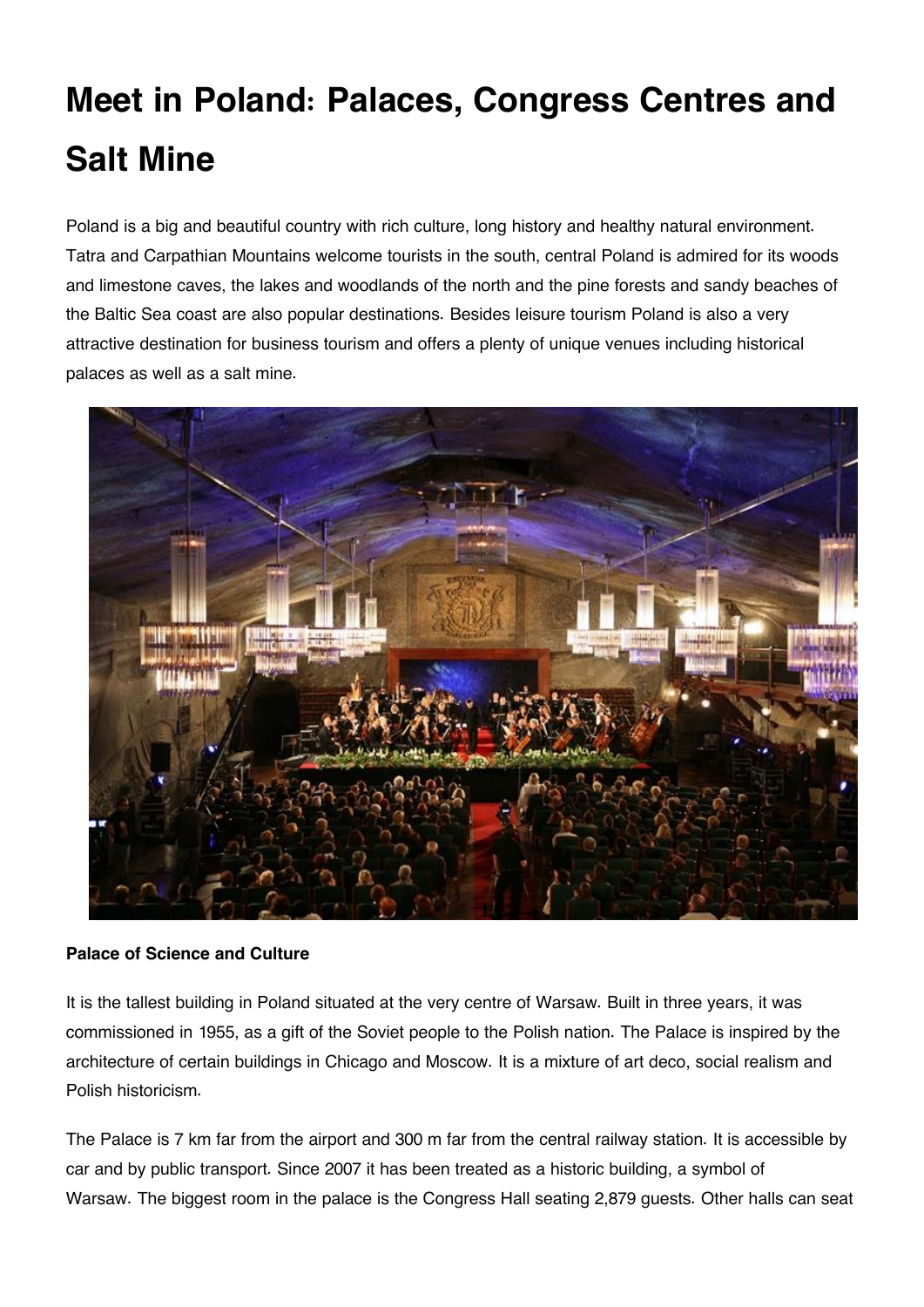up to 680 guests.

## **The Wieliczka Salt Mine Tourist Route**

Wieliczka Salt Mine is situated 10 km far from the centre of Krakow. The mine is one of the most precious national heritage sites in Poland, and is visited by over one million tourists from all over the world every year. It is also a world heritage site, one of the first ones added to the UNESCO World Cultural and Natural Heritage list.

Wieliczka salt mine stands for many centuries of tradition and innovative ideas. Its underground town with its extensive infrastructure is several centuries old now. The mine is an achievement of many generations of miners, a monument to the history of Poland and Polish nation. It is one of the brands that have formed Polish consciousness for centuries. The mine's logo is also one of the oldest logos in the world.



Hotel Grand Sal\*\*\*\* is situated in the vicinity of the Daniłowicz shaft, in a picturesque area of St. Kinga's park. It is a small boutique hotel, furnished with discreet elegance that draws on the centuries of royal tradition in the Wieliczka salt mine.

## **The Wojanów Palace**

The Wojanów Palace is a renaissance estate dating back to 1603. It has changed its appearance to delight us today with its neo-gothic style with many elements of Dutch mannerism. The renovated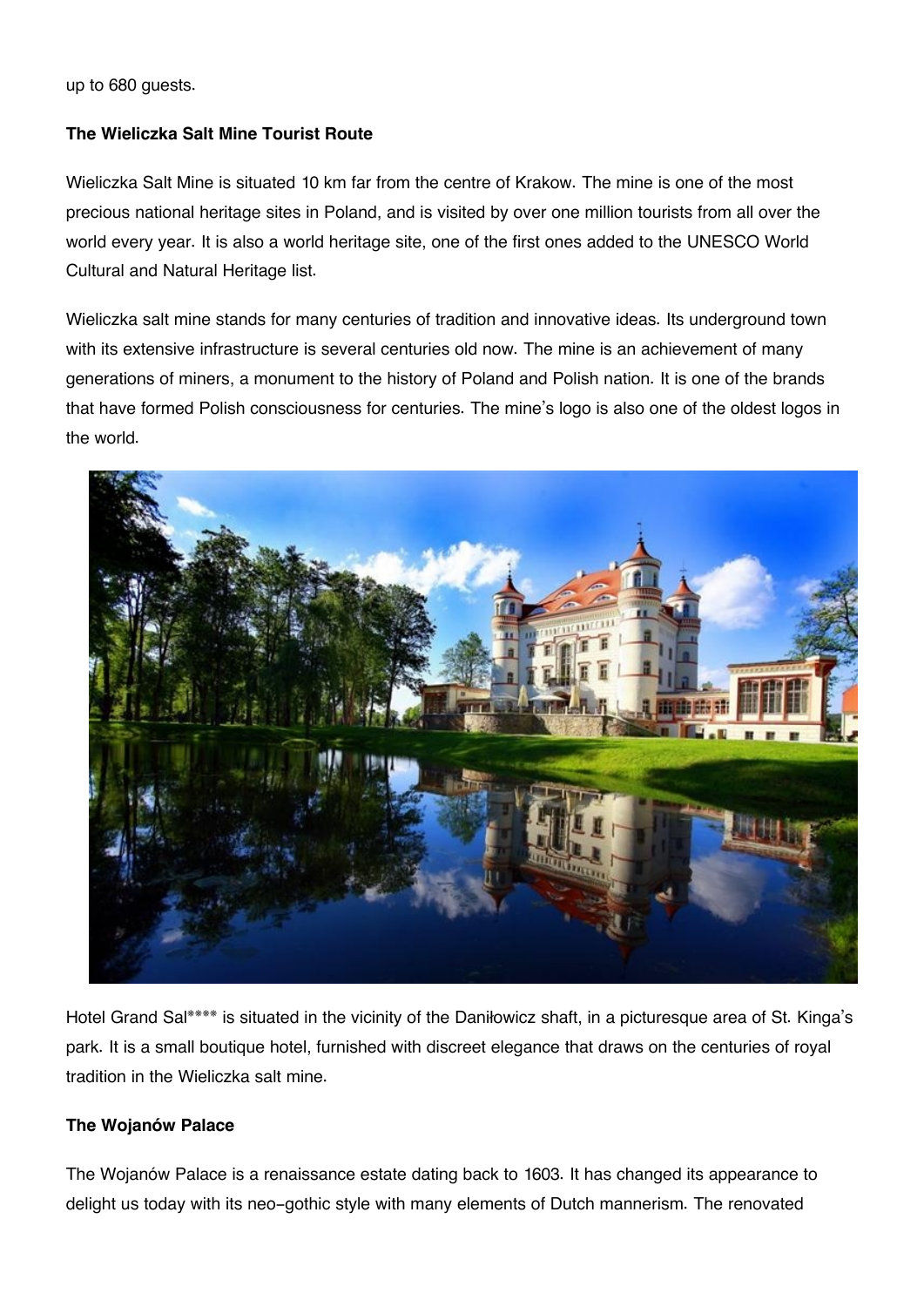palace, with four buildings around the yard, was adjusted to the needs of a modern training and conference centre with sports and leisure facilities.

It is very conveniently situated, only 6 km east of the Jelenia Góra centre and on the Warsaw-Prague route. In its central park, the palace has a Garden Restaurant with a wonderful terrace overlooking the park. The management of the palace are keen to organise parties for up to 400 guests and in the summer the garden is open to outdoor events. The palace has two fully equipped conference rooms at guests' disposal, arranged in the former granary. Conferences can be also organized in the palace banquet halls.



### **Opera Nova Congress Centre**

In the heart of the old town in Bydgoszcz, in the vicinity of Mill Island, surrounded by charming meanders of the Brda River, history and modernity, prestige and performance, art and the mind come together in the Opera Nova Congress Centre. The versatile equipment of congress rooms, consistent with the latest trends in multimedia, enables excellent organization of conferences and implementation of unconventional event scenarios.

Opera Nova offers not only the opportunity to organize congresses, but also exhibitions and private meetings. Additional options: air conditioned, sound-insulated building adjusted to the needs of disabled people; press centre with audiovisual connections, Internet connection and telephones; touch panels in the presidium tables; simultaneous interpretation system; multimedia kiosks; camera system allowing the